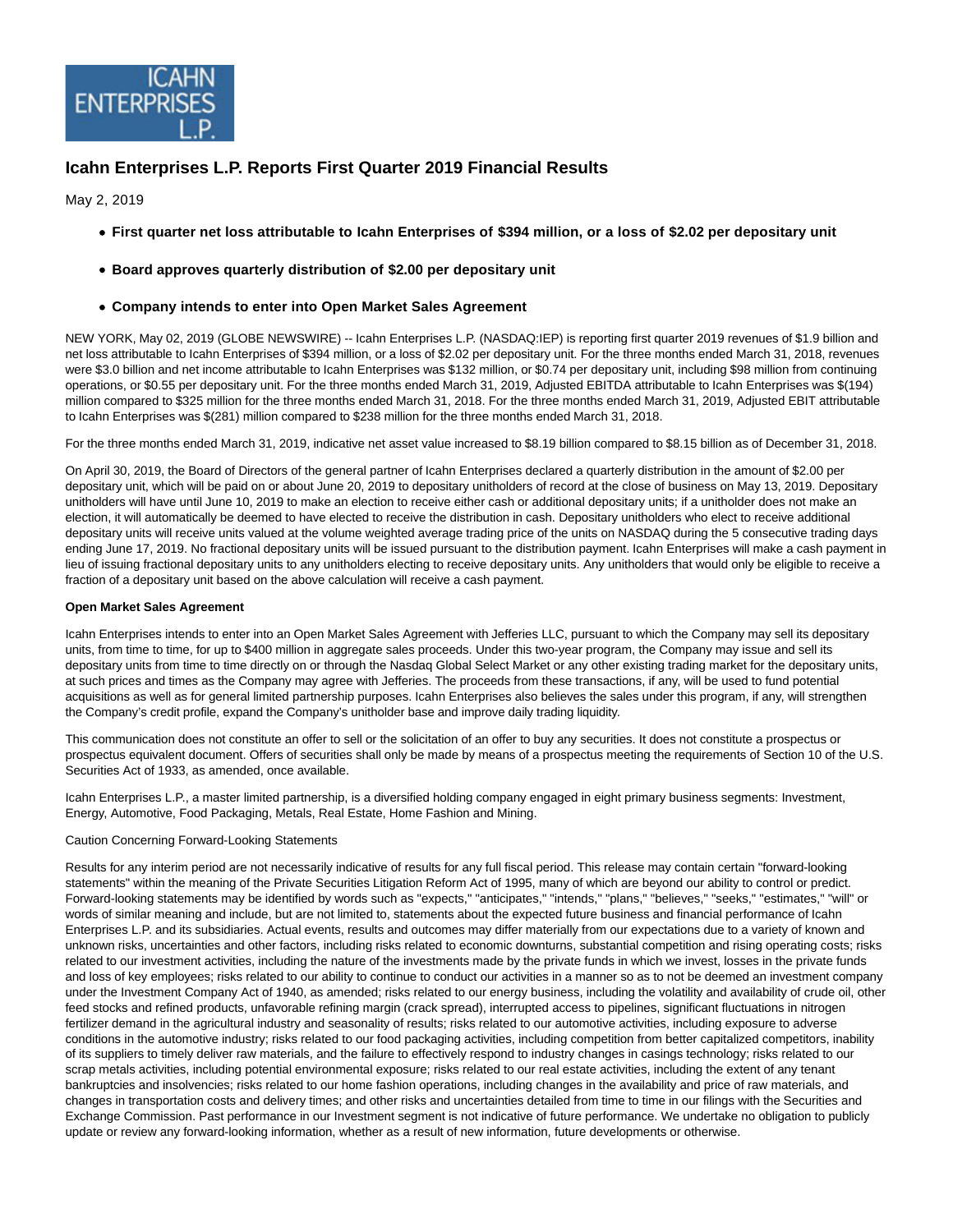# **CONDENSED CONSOLIDATED STATEMENTS OF OPERATIONS**

**(In millions, except per unit amounts)**

|                                                                    | Three Months Ended March 31, |                             |  |  |
|--------------------------------------------------------------------|------------------------------|-----------------------------|--|--|
|                                                                    | 2019                         | 2018                        |  |  |
|                                                                    | (Unaudited)                  |                             |  |  |
| Revenues:                                                          |                              |                             |  |  |
| Net sales                                                          | \$<br>2,300                  | \$<br>2,364                 |  |  |
| Other revenues from operations                                     | 162                          | 158                         |  |  |
| Net (loss) gain from investment activities                         | (674)                        | 432<br>$\mathcal{E}$        |  |  |
| Interest and dividend income                                       | 64                           | 26                          |  |  |
| Other income, net                                                  | 3                            | 3                           |  |  |
|                                                                    | 1,855                        | 2,983                       |  |  |
| Expenses:                                                          |                              |                             |  |  |
| Cost of goods sold                                                 | 1,900                        | 1,987                       |  |  |
| Other expenses from operations                                     | 131                          | 125                         |  |  |
| Selling, general and administrative                                | 336                          | 338                         |  |  |
| Restructuring                                                      | 7                            | $\overline{c}$              |  |  |
| Interest expense                                                   | 139                          | 147                         |  |  |
|                                                                    | 2,513                        | 2,599                       |  |  |
| (Loss) income from continuing operations before income tax expense | (658)                        | 384                         |  |  |
| Income tax expense                                                 | (6)                          | (17)                        |  |  |
| (Loss) income from continuing operations                           | (664                         | 367                         |  |  |
| Income from discontinued operations                                |                              | 45                          |  |  |
| Net (loss) income                                                  | (664)                        | 412                         |  |  |
| Less: net income (loss) attributable to non-controlling interests  |                              |                             |  |  |
|                                                                    | (270)                        | 280                         |  |  |
| Net (loss) income attributable to Icahn Enterprises                | \$<br>(394)                  | \$<br>132<br>$\lambda$      |  |  |
| Net (loss) income attributable to Icahn Enterprises from:          |                              |                             |  |  |
| Continuing operations                                              | \$<br>(394)                  | \$<br>98<br>$\mathcal{E}$   |  |  |
| Discontinued operations                                            |                              | 34                          |  |  |
|                                                                    | \$<br>(394)                  | \$<br>132<br>$\mathcal{E}$  |  |  |
| Net (loss) income attributable to Icahn Enterprises allocated to:  |                              |                             |  |  |
| Limited partners                                                   | \$<br>(386)                  | \$<br>129                   |  |  |
| General partner                                                    | (8)                          | 3                           |  |  |
|                                                                    | \$<br>(394)                  | \$<br>132                   |  |  |
| Basic (loss) income per LP unit:                                   |                              |                             |  |  |
| Continuing operations                                              | (2.02)<br>\$                 | \$<br>0.55                  |  |  |
| Discontinued operations                                            | 0.00                         | 0.19                        |  |  |
|                                                                    | \$<br>(2.02)                 | \$<br>0.74<br>$\lambda$     |  |  |
| Basic weighted average LP units outstanding                        | 191                          | 174                         |  |  |
| Diluted (loss) income per LP unit:                                 |                              |                             |  |  |
| Continuing operations                                              | \$<br>(2.02)                 | \$<br>0.55<br>$\mathcal{E}$ |  |  |
| Discontinued operations                                            | 0.00                         | 0.19                        |  |  |
|                                                                    | \$<br>(2.02)                 | \$<br>0.74<br>$\lambda$     |  |  |
| Diluted weighted average LP units outstanding                      | 191                          | 175                         |  |  |
| Cash distributions declared per LP unit                            | $\frac{1}{2}$<br>2.00        | \$<br>1.75                  |  |  |
|                                                                    |                              |                             |  |  |

### **CONDENSED CONSOLIDATED BALANCE SHEETS (In millions)**

|                                                                       | March 31, 2019 | December 31, 2018 |  |  |
|-----------------------------------------------------------------------|----------------|-------------------|--|--|
| <b>ASSETS</b>                                                         | (Unaudited)    |                   |  |  |
| Cash and cash equivalents                                             | \$2,764        | \$2.656           |  |  |
| Cash held at consolidated affiliated partnerships and restricted cash | 2.299          | 2,682             |  |  |
| Investments                                                           | 8.103          | 8,337             |  |  |
| Due from brokers                                                      | 1.224          | 664               |  |  |
| Accounts receivable, net                                              | 517            | 474               |  |  |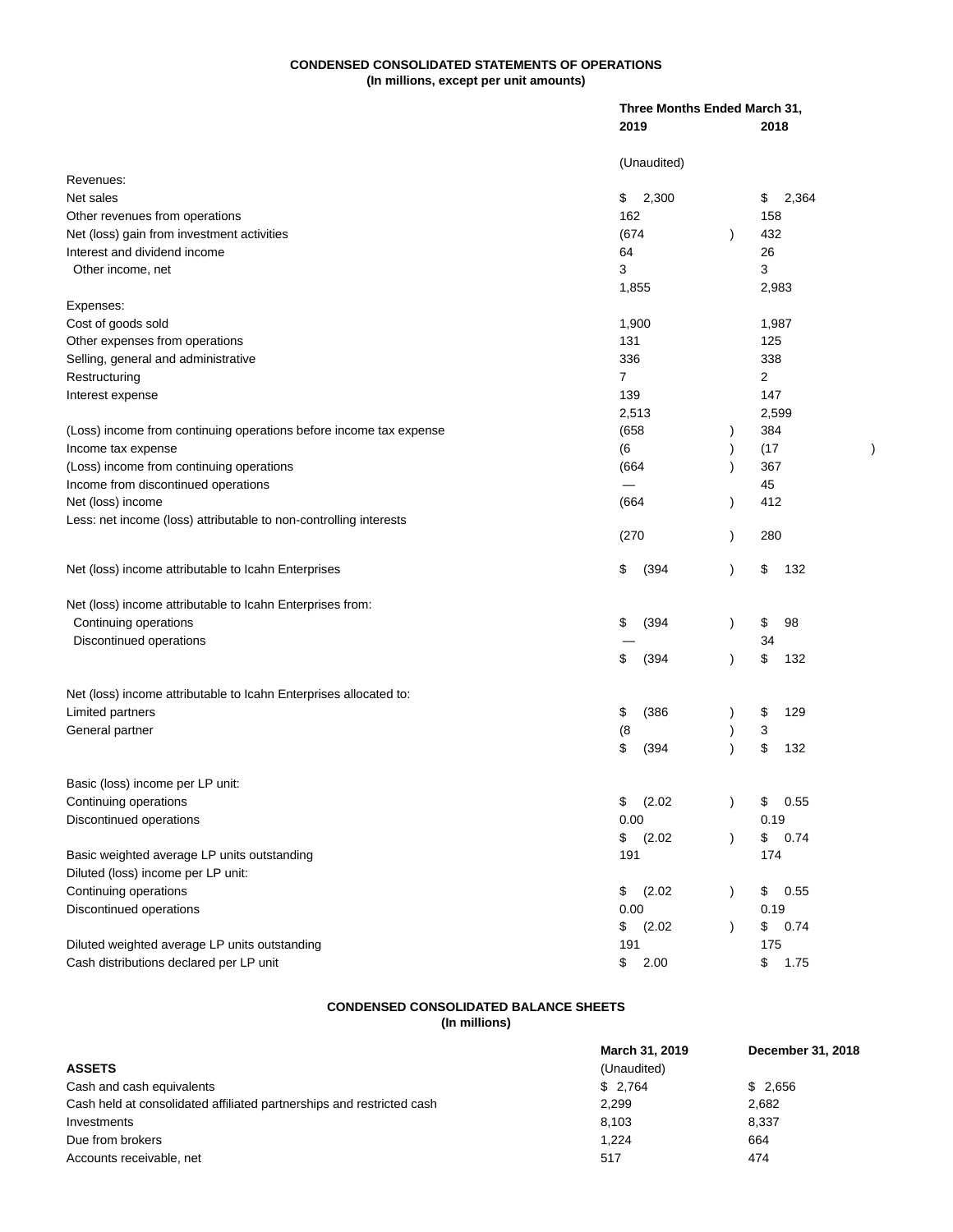| Inventories, net                                  | 1,852    |     | 1,779    |  |  |
|---------------------------------------------------|----------|-----|----------|--|--|
| Property, plant and equipment, net                | 4,682    |     | 4,688    |  |  |
| Goodwill                                          | 255      | 247 |          |  |  |
| Intangible assets, net                            | 464      |     | 501      |  |  |
| Assets held for sale                              | 364      |     | 333      |  |  |
| Other assets                                      | 1,300    |     | 1,128    |  |  |
| <b>Total Assets</b>                               | \$23,824 |     | \$23,489 |  |  |
| <b>LIABILITIES AND EQUITY</b>                     |          |     |          |  |  |
| Accounts payable                                  | \$ 894   |     | \$832    |  |  |
| Accrued expenses and other liabilities            | 1,896    |     | 900      |  |  |
| Deferred tax liability                            | 685      |     | 694      |  |  |
| Unrealized loss on derivative contracts           | 722      |     | 36       |  |  |
| Securities sold, not yet purchased, at fair value | 447      | 468 |          |  |  |
| Due to brokers                                    |          | 141 |          |  |  |
| Liabilities held for sale                         | 136      |     | 112      |  |  |
| Debt                                              | 7,392    |     | 7,326    |  |  |
| <b>Total liabilities</b>                          | 12,172   |     | 10,509   |  |  |
| Equity:                                           |          |     |          |  |  |
| Limited partners                                  | 6,643    |     | 7,350    |  |  |
| General partner                                   | (804)    |     | (790     |  |  |
| Equity attributable to Icahn Enterprises          | 5,839    |     | 6,560    |  |  |
| Equity attributable to non-controlling interests  | 5,813    |     | 6,420    |  |  |
| Total equity                                      | 11,652   |     | 12,980   |  |  |
| <b>Total Liabilities and Equity</b>               | \$23,824 |     | \$23,489 |  |  |

### **Use of Non-GAAP Financial Measures**

The Company uses certain non-GAAP financial measures in evaluating its performance. These include non-GAAP EBITDA, Adjusted EBITDA, EBIT and Adjusted EBIT. EBITDA represents earnings from continuing operations before interest expense, income tax (benefit) expense and depreciation and amortization. EBIT represents earnings from continuing operations before interest expense and income tax (benefit) expense. We define Adjusted EBITDA and Adjusted EBIT as EBITDA and EBIT, respectively, excluding the effects of impairment, restructuring costs, certain pension plan expenses, OPEB curtailment gains, purchase accounting inventory adjustments, certain share-based compensation, discontinued operations, gains/losses on extinguishment of debt, major scheduled turnaround expenses, FIFO adjustments and unrealized gains/losses on energy segment derivatives and certain other non-operational charges. We present EBITDA, Adjusted EBITDA, EBIT and Adjusted EBIT on a consolidated basis and attributable to Icahn Enterprises net of the effect of non-controlling interests. We conduct substantially all of our operations through subsidiaries. The operating results of our subsidiaries may not be sufficient to make distributions to us. In addition, our subsidiaries are not obligated to make funds available to us for payment of our indebtedness, payment of distributions on our depositary units or otherwise, and distributions and intercompany transfers from our subsidiaries to us may be restricted by applicable law or covenants contained in debt agreements and other agreements to which these subsidiaries currently may be subject or into which they may enter into in the future. The terms of any borrowings of our subsidiaries or other entities in which we own equity may restrict dividends, distributions or loans to us.

We believe that providing EBITDA and Adjusted EBITDA to investors has economic substance as these measures provide important supplemental information of our performance to investors and permits investors and management to evaluate the core operating performance of our business without regard to interest, taxes and depreciation and amortization and the effects of impairment, restructuring costs, certain pension plan expenses, certain gains/losses on disposition of assets, certain share based compensation, discontinued operations, gains/losses on extinguishment of debt, major scheduled turnaround expenses and certain other non-operational charges. Additionally, we believe this information is frequently used by securities analysts, investors and other interested parties in the evaluation of companies that have issued debt. Management uses, and believes that investors benefit from referring to these non-GAAP financial measures in assessing our operating results, as well as in planning, forecasting and analyzing future periods. Adjusting earnings for these charges allows investors to evaluate our performance from period to period, as well as our peers, without the effects of certain items that may vary depending on accounting methods and the book value of assets. Additionally, EBITDA, Adjusted EBITDA, EBIT and Adjusted EBIT present meaningful measures of performance exclusive of our capital structure and the method by which assets were acquired and financed.

EBITDA, Adjusted EBITDA, EBIT and Adjusted EBIT have limitations as analytical tools, and you should not consider them in isolation, or as substitutes for analysis of our results as reported under generally accepted accounting principles in the United States, or U.S. GAAP. For example, EBITDA, Adjusted EBITDA, EBIT and Adjusted EBIT:

- do not reflect our cash expenditures, or future requirements for capital expenditures, or contractual commitments;
- do not reflect changes in, or cash requirements for, our working capital needs; and
- do not reflect the significant interest expense, or the cash requirements necessary to service interest or principal payments on our debt.

Although depreciation and amortization are non-cash charges, the assets being depreciated or amortized often will have to be replaced in the future, and EBITDA and Adjusted EBITDA do not reflect any cash requirements for such replacements. Other companies in the industries in which we operate may calculate EBITDA, Adjusted EBITDA, EBIT and Adjusted EBIT differently than we do, limiting their usefulness as comparative measures. In addition, EBITDA, Adjusted EBITDA, EBIT and Adjusted EBIT do not reflect the impact of earnings or charges resulting from matters we consider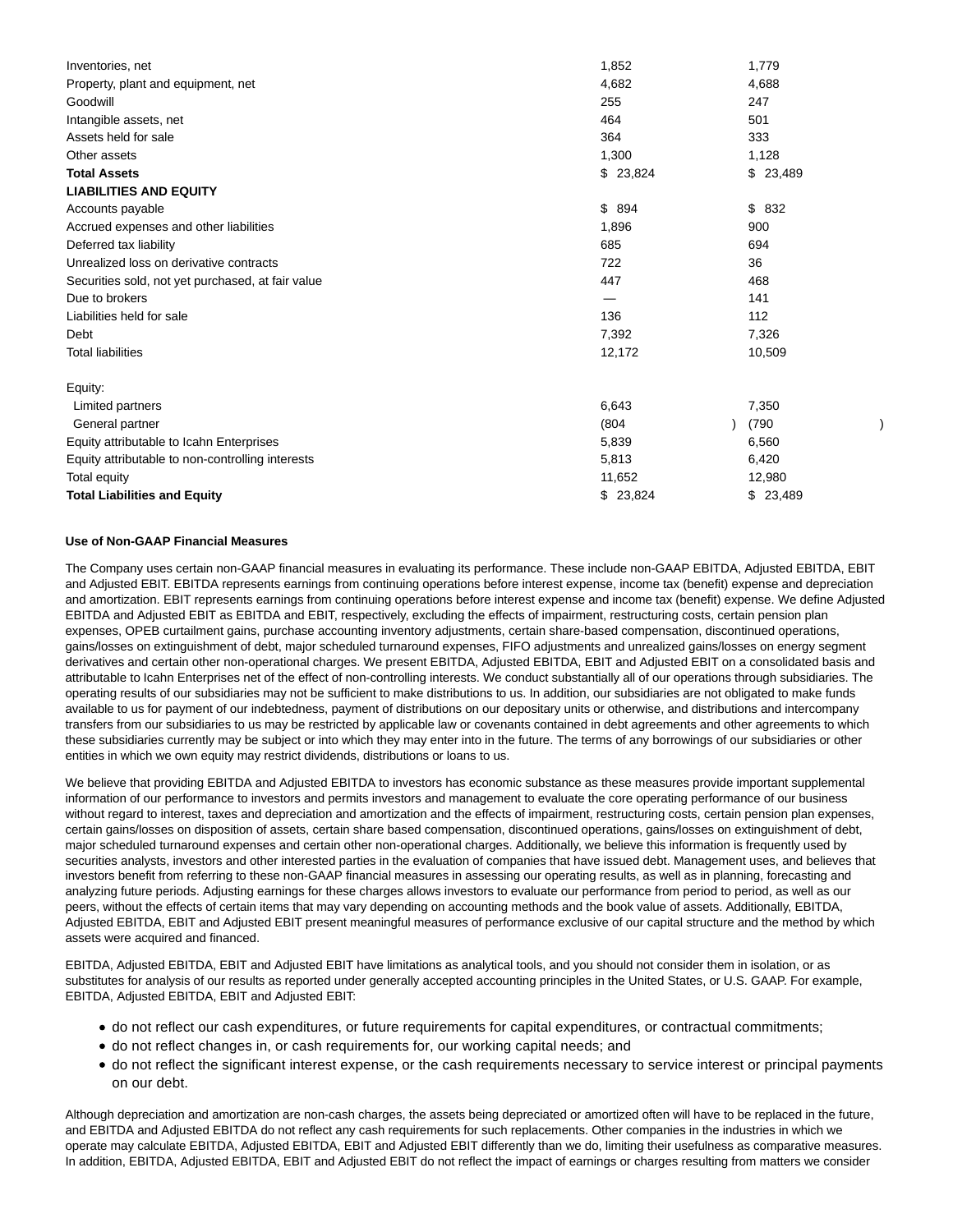not to be indicative of our ongoing operations.

EBITDA, Adjusted EBITDA, EBIT and Adjusted EBIT are not measurements of our financial performance under U.S. GAAP and should not be considered as alternatives to net income or any other performance measures derived in accordance with U.S. GAAP or as alternatives to cash flow from operating activities as a measure of our liquidity. Given these limitations, we rely primarily on our U.S. GAAP results and use EBITDA, Adjusted EBITDA, EBIT and Adjusted EBIT only as a supplemental measure of our financial performance.

#### **Use of Indicative Net Asset Value Data**

The Company uses indicative net asset value as an additional method for considering the value of the Company's assets, and we believe that this information can be helpful to investors. Please note, however, that the indicative net asset value does not represent the market price at which the units trade. Accordingly, data regarding indicative net asset value is of limited use and should not be considered in isolation.

The Company's depositary units are not redeemable, which means that investors have no right or ability to obtain from the Company the indicative net asset value of units that they own. Units may be bought and sold on The NASDAQ Global Select Market at prevailing market prices. Those prices may be higher or lower than the indicative net asset value of the units as calculated by management.

See below for more information on how we calculate the Company's indicative net asset value.

|                                                    | March 31, 2019 | December 31, 2018 |
|----------------------------------------------------|----------------|-------------------|
| <b>Market-valued Subsidiaries:</b>                 | (Unaudited)    |                   |
| Holding Company interest in Funds (1)              | 4,772<br>\$    | \$<br>5,066       |
| CVR Energy (2)                                     | 2,933          | 2,455             |
| CVR Refining - direct holding (2)                  | __             | 60                |
| Tenneco Inc.(2)                                    | 652            | 806               |
| Total market-valued subsidiaries                   | \$<br>8,357    | \$<br>8,387       |
| <b>Other Subsidiaries:</b>                         |                |                   |
| Viskase (3)                                        | \$<br>141      | \$<br>147         |
| Real Estate Holdings (1)                           | 444            | 465               |
| PSC Metals (1)                                     | 174            | 177               |
| WestPoint Home (1)                                 | 129            | 133               |
| Ferrous Resources (4)                              | 428            | 423               |
| Icahn Automotive Group (1)                         | 1,832          | 1,747             |
| Total - other subsidiaries                         | \$<br>3,148    | \$<br>3,092       |
| Add: Holding Company cash and cash equivalents (5) | 2,139          | 1,834             |
| Less: Holding Company debt (5)                     | (5,505)        | (5,505)           |
| Add: Other Holding Company net assets (5)          | 50             | 344               |
| <b>Indicative Net Asset Value</b>                  | \$<br>8,189    | \$<br>8,152       |

Indicative net asset value does not purport to reflect a valuation of IEP. The calculated Indicative net asset value does not include any value for our Investment Segment other than the fair market value of our investment in the Investment Funds. A valuation is a subjective exercise and Indicative net asset value does not necessarily consider all elements or consider in the adequate proportion the elements that could affect the valuation of IEP. Investors may reasonably differ on what such elements are and their impact on IEP. No representation or assurance, expressed or implied is made as to the accuracy and correctness of indicative net asset value as of these dates or with respect to any future indicative or prospective results which may vary.

(1) Represents equity attributable to us as of each respective date.

(2) Based on closing share price on each date (or if such date was not a trading day, the immediately preceding trading day) and the number of shares owned by the Holding Company as of each respective date.

(3) Amounts based on market comparables due to lack of material trading volume, valued at 9.0x Adjusted EBITDA for the twelve months ended March 31, 2019 and December 31, 2018.

(4) March 31, 2019 and December 31, 2018 represents the estimated proceeds based on the sale agreement signed during December 2018.

(5) Holding Company's balance as of each respective date. For March 31, 2019, the distribution payable was adjusted to \$27 million, which represents the distribution paid subsequent to March 31, 2019.

| (\$ in millions)                             | Three Months Ended March 31, |            |  |  |  |  |
|----------------------------------------------|------------------------------|------------|--|--|--|--|
|                                              | 2019                         | 2018       |  |  |  |  |
|                                              | (Unaudited)                  |            |  |  |  |  |
| <b>Consolidated Adjusted EBITDA:</b>         |                              |            |  |  |  |  |
| Net (loss) income from continuing operations | \$<br>(664)                  | 367<br>\$. |  |  |  |  |
| Interest expense, net                        | 126                          | 147        |  |  |  |  |
| Income tax expense                           | 6                            | 17         |  |  |  |  |
| Depreciation and amortization                | 123                          | 131        |  |  |  |  |